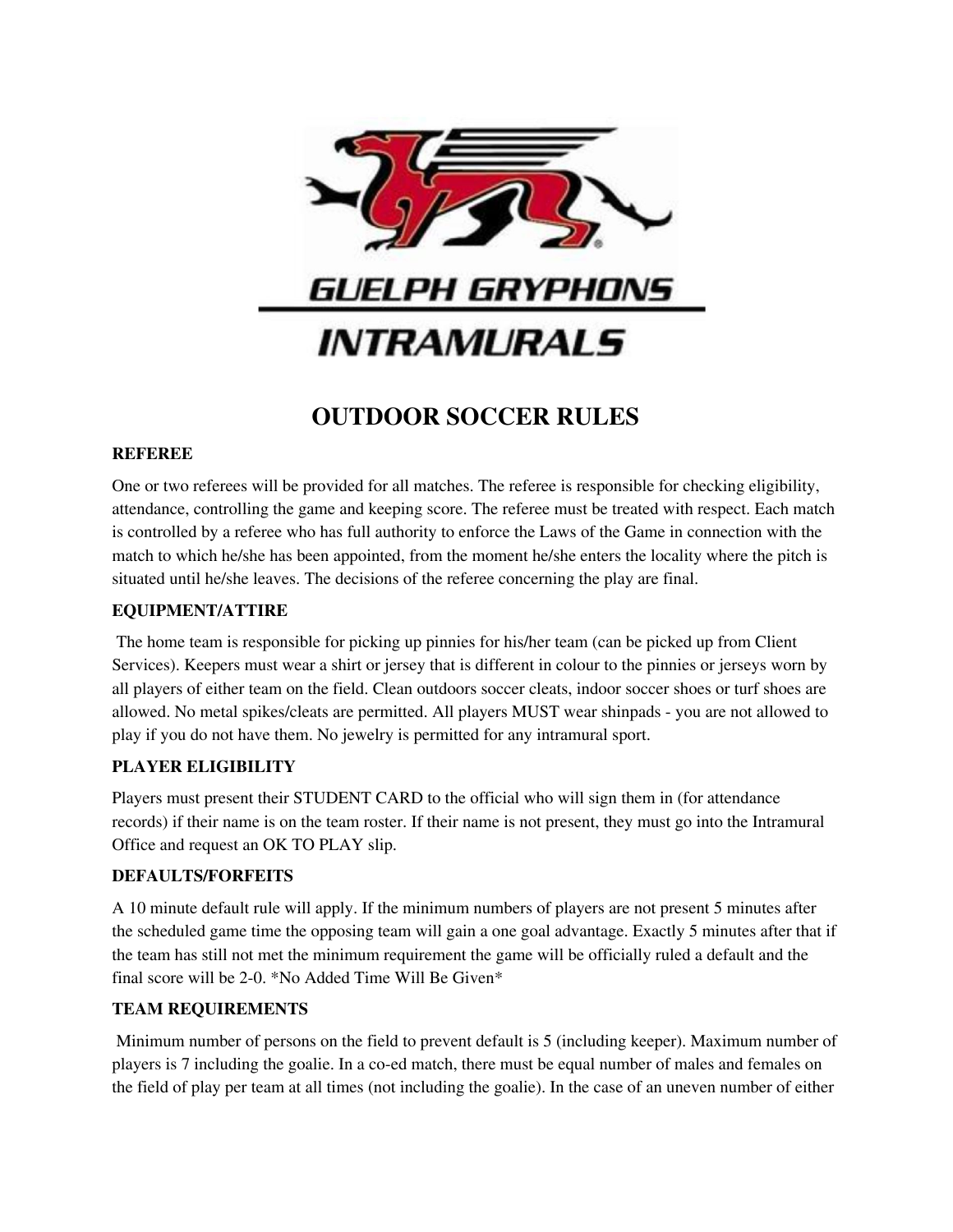sex you are only allowed one more of each sex on the field at all times. Goalies are not included in these numbers and can be of either sex.

# **YELLOW CARDS**

Players who accumulate 3 yellow cards over the span of the regular season will be e-mailed and issued a one game suspension upon issuance of their third yellow. They are not required to attend a Protests & Appeals Meeting. Once the suspension is served, their tally will be cleared. At the end of the regular season, Yellow Card tallies are cleared and restarted for the duration of playoffs with the same 3-yellow card suspension rule remaining in effect.

# **RED CARDS**

Players who accumulate a red card is immediately ejected from the game and are required to attend a Protests & Appeals Meeting. Officials are to record the identity of the offending player on the scorecard. \*Note\* Players who receive a red card for a hand ball in the box do NOT need to attend a P&A meeting

# **THE GAME**

Format Games will consist of two 20 minute halves with a 5 minute halftime break.

Offside The offside rule applies in outdoor soccer. If an offensive player is in an offside position and does not directly interfere with play or touch the ball, offside is not called.

Substitutions Substitutions may be made when the play has stopped on the follow occasions:

Throw-Ins (When that ball is in your possession; or the other team has called for a substitution) Goal Kicks Injuries (to the affected team only; only for the injured played)

Slide Tackling There is absolutely no slide tackling by players in outdoor soccer. A slide tackle is defined as play in which a player attempts to impede or take the ball away from an opposing player by leaving his/her feet and sliding along the ground legs-first. This is treated as dangerous play, which will result in a red card and a direct free kick. ALL players on the field are to be warned after any player commits a slide tackle.

ONLY Goalkeepers are allowed to slide, in compliance with FIFA Rules. A slide tackle occurs when a player slides on the ground and attempts to kick the ball away from the ball-handler. If the tackle is careless, reckless or uses excessive force or the tackler first contacts the ball-handler instead of the ball, a foul will be called. Straight Red Cards will be issued upon any infringement of the rules – there is NO Yellow card or warning for slide tackling.

High Kicks Any high kick deemed to be dangerous play will be whistled dead immediately and an indirect kick will be given to the opposing team.

Playoffs Players must have played one-third of their team's regular season league games to be eligible for playoffs.

All competitive teams are guaranteed at least one playoff match after the regular season. Playoff games are played in the same format as regular season games.

If a tie exists after regular time in playoffs, penalty kicks will take place. 5 penalty kicks per team will be taken, and if still tied, individual sudden death penalty kicks will be taken by the remaining players. Only